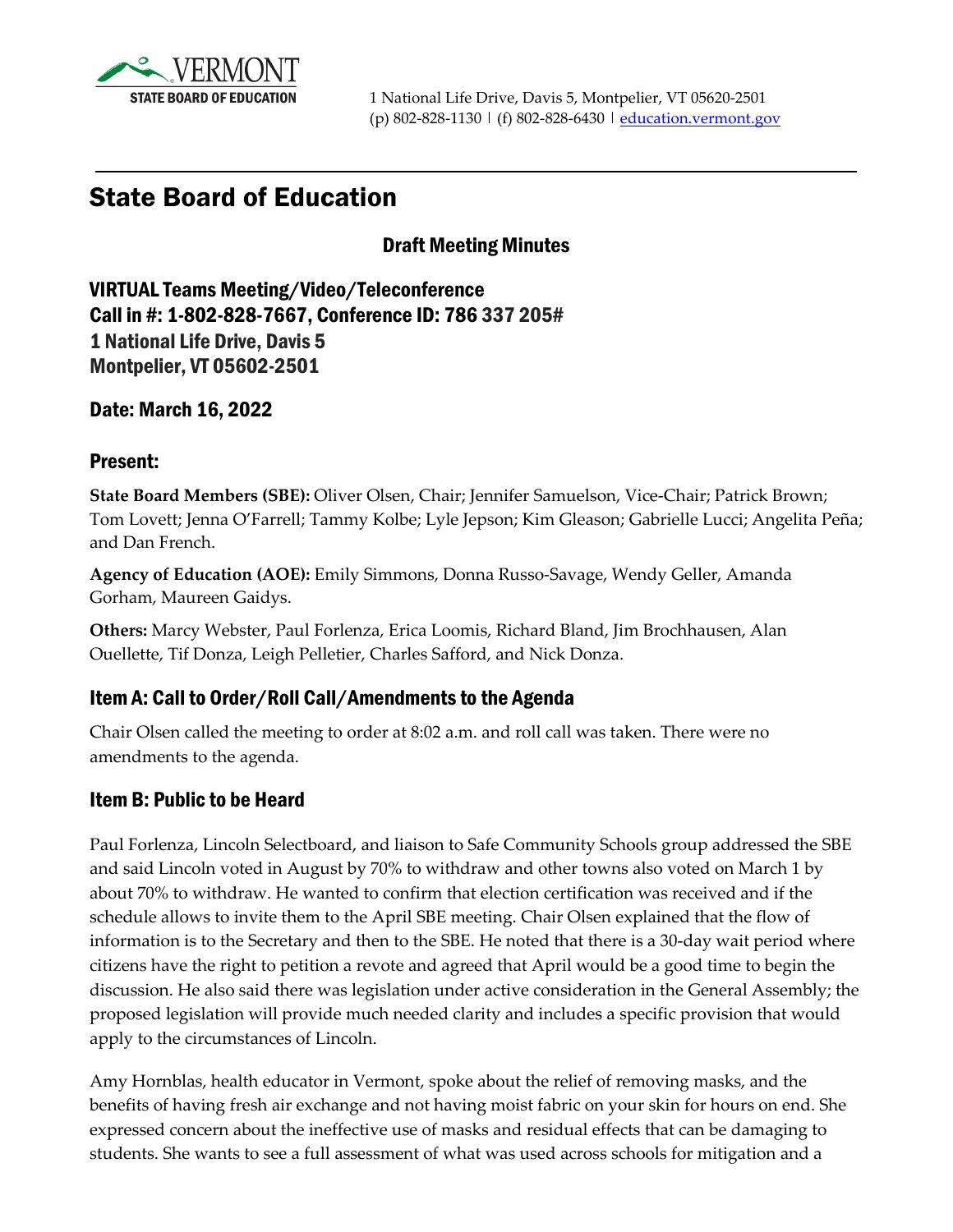measurement of the effectiveness and costs of these mitigation efforts. She will be submitting a Freedom of Information Act (FOIA) request to Secretary French today about all data collections being used or planned to be used and what type of information will be collected.

### Item C: Review & Approve February 16, 2022 and March 9, 2022 Meeting Minutes

Samuelson moved to approve both sets of meeting minutes. Brown seconded. Gleason noted that her comments on rules being inconsistent with out of state tuition were shortened and wanted to go on record that keeping to the narrow lane of our role in proposed legislation, the SBE should have a conversation about any concerns or seek legal opinion if appropriate about proposed legislation and the SBE's role. Chair Olsen called the vote. The motion passed unanimously.

#### Item D: Board Announcements

Vice Chair Samuelson advised that Rule 7000 series became final on February 25, 2022. The paperwork for amendments to Rule 2200 series was completed March 15, 2022 and Simmons submitted this to the Secretary of State and Legislative Committee on Administrative Rules (LCAR). The hearing on the amendment to the Rule 2200 series should be coming up soon.

### Item E: Student Report

Peña spoke about the positivity around not having to wear masks and the respectful culture around those who are still choosing to wear masks. She addressed students' mental health and said this is still a major concern and there are a lot of changes that could be made that have not been considered. A lot of mental health goes undiagnosed and that needs to be better understood. She spoke of European schools that are specialized and have shorter school days.

Lucci spoke about her Senate confirmation and needing to be able to think on her feet and said the Senate Education committee members were very nice to her. She also spoke about masks coming off this week and said she is nervous about it and will continue to wear one. She said most teachers and administrators are still wearing masks. Students and teachers seem happy to be making this step toward progress. Chair Olsen said Senator Campion praised her for her presentation to the committee.

There was discussion on mental health in schools, limited therapists/mental health professionals available, and the definition of excellence in schools.

### Item F: Update on Chapter 11 – Gleason and Russo-Savage

Chair Olsen introduced this topic which has turned into bill, [H.727.](https://legislature.vermont.gov/bill/status/2022/H.727) Gleason spoke about most of the bill being technical and not controversial. There is a piece outstanding regarding the contractual relationship with educators when there is a withdrawal. Russo-Savage spoke about the provisions that would apply to the three ongoing actions, whether the SBE would have the last word, how much work will be required and if guardrails are needed. She said there is nothing in Chapter 11 that addresses contractual agreements following withdrawals, which would require individual negotiations. Russo-Savage has been working to redraft language and it is complicated because there are so many different possible scenarios. She sent language out yesterday for consideration and it is

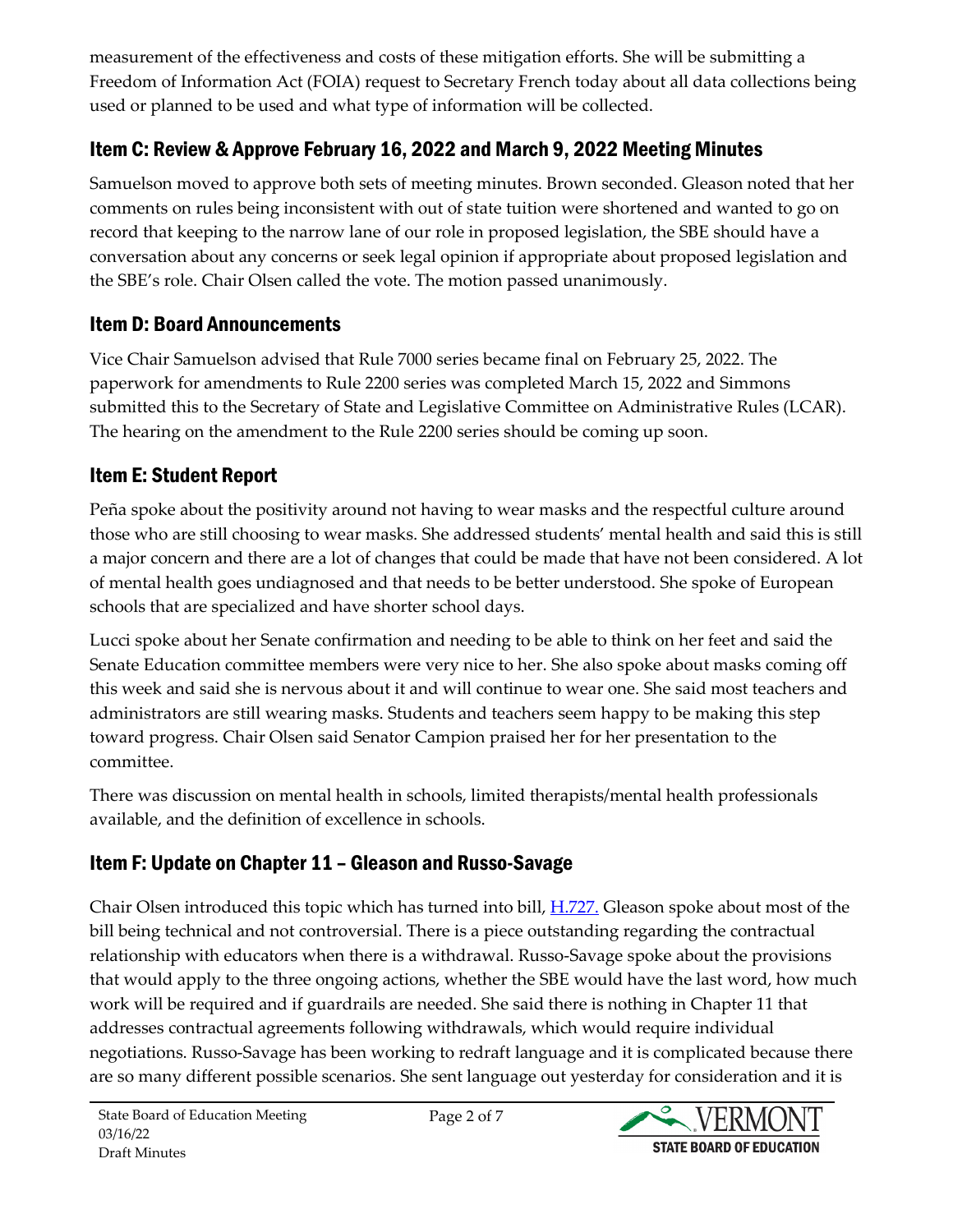hoped that this will be presented to the Senate Education Committee for further consideration. Chair Olsen thanked Gleason and Russo-Savage for their work with the House Education Committee to get a proposal to address/improve this. He said the message needs to be clear in ensuring a path to withdrawal and make sure that where there is withdrawal action, it is thoughtful and results in success for the district and most importantly the students of that district.

## Item G: State Assessment Vendor Request for Proposal (RFP) Update

Secretary French referenced the **Secretary's recommendation** to proceed with a new vendor, Cognia. He explained that these assessments are a requirement, as is the requirement to pursue a public bid and under the fiscal implications, these assessments are funded under the State Authorization Reciprocity Agreement (SARA), and it will add value and quality. Kolbe spoke about meeting with Geller and Gorham and explained that this is a shift away from the Smarter Balanced Assessment Consortium (SBAC) and that such a shift is a good opportunity to assess the big picture. She said Cognia allows the state to select from the item pool and build an assessment that is well-aligned with our values and Education Quality Standards (EQS) and offers flexibility. With transition, there is an opportunity to continue to use some SBAC items. There will be a process for stakeholder/educator involvement in developing this assessment and an opportunity to address accommodations for students with disabilities (SWD) and cultural competence. SBAC is adaptive and there is a burden on educators, Cognia is also an adaptive test and there are some things that will reduce burden on educators, but there are somethings that will not change.

There was discussion on changes from the students' perspectives, adaptive feature is an important one, losing comparability to peer states, timeliness of SBAC data has been problematic, political history of assessments, opportunity to advance the quality of assessment and give useful information to locals districts, Cognia's implementation plan has detailed support for the field, includes a science assessment, translation upgrades, design expectations, implications of data model and reporting capabilities, the RFP process, adopting the model to handle Vermont-specific data elements, structure of data reporting environment, long range planning for technical assistance, moving away from brittle/siloed approach, quarterly updates to data and visual platforms, statewide information system, same grade level testing, requirements of classroom time for test administration, interim assessments, AOE's expectation on the linking study and timeline, vision of connecting other data, longitudinal data, timing as an opportunity, and Cognia is the only vendor that addressed linking new and legacy assessments.

Kolbe moved that the Board provide the AOE the authority to move forward with the contract and any future amendments that need to happen and also encourage the AOE to work with the Board as a stakeholder as it engages in the process of finalizing this new contract and analyzing the assessments. Gleason seconded. There was no further discussion. Chair Olsen called the vote. The vote passed unanimously.

### Item H: Public Engagement Forums Update – Brown and O'Farrell

Chair Olsen explained that this topic didn't get covered at the last meeting due to time constraints. Brown explained that he continues to try to encourage schools to attend SBE meetings. Regarding the

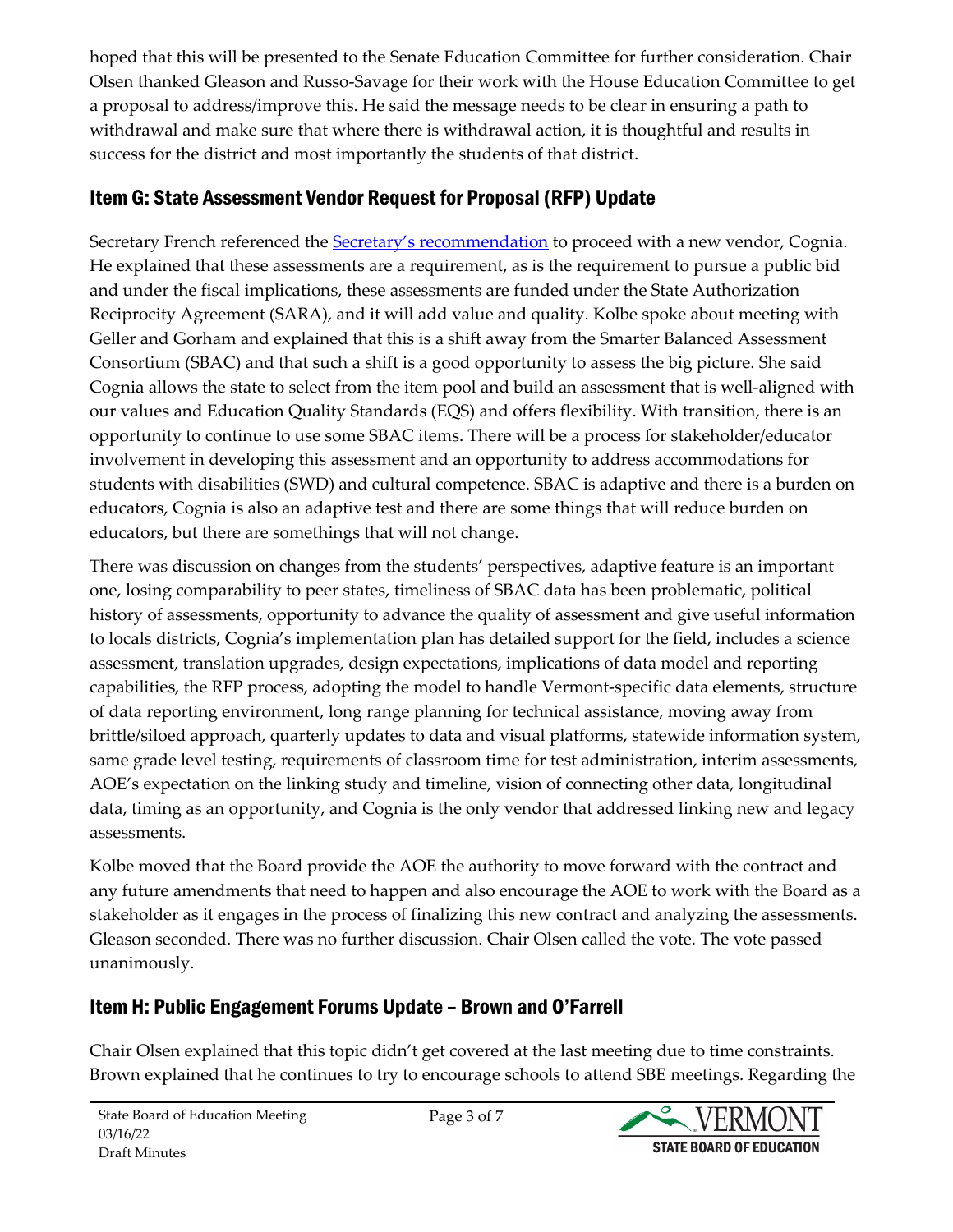public engagement forums, there is work to be done on logistics including obtaining a moderator, timekeeper, and SBE members will be asked to address their different jurisdictions. O'Farrell said further discussion is needed on specific topics/questions and dates for the regional discussions.

Chair Olsen said he didn't think they should deviate from the prompts originally given: 1) what is your experience as educators, parents, and students in regard to academic achievement throughout the pandemic? what concerns do you have, what recommendations do you have to offer? 2) what have you experienced as educators, parents, and students in regard to the impact of the pandemic on students' mental health? What concerns/recommendations do you have to offer? 3) lessons learned that have had a positive effect on educators and students during the pandemic and how will you integrate this information/strategy into your teaching/learning in the future?

There was discussion on identifying opportunities for forward movement, priorities, balancing retrospective and prospective lens, structure of forums, vision for education 10 years from now, Google form for accessibility and collecting comments from those who cannot or do not want to participate live, script for facilitators, accessibility, and virtual vs. in-person participation. Brown suggested rolling out a written survey (Google forms) addressing retrospective and prospective themes and assess responses before proceeding further. There was discussion on not losing the question of mental health, facilitated discussion for mental health topics, including teachers in mental health, having less sessions, need for larger public engagement strategy, integration strategy, piggybacking with a regular SBE meeting. Chair Olsen suggested that Brown and O'Farrell be designated to decide on a path forward for public engagement and make a plan that would work best for the SBE. There was unanimous consent to delegating this authority.

Chair Olsen called a recess at 10:06 a.m. and reconvened at 10:16 a.m.

#### Item J: Independent School Approval Review Committee – Lovett

Lovett explained that there is a significant backlog of approvals and included in the work of this committee is tutorials (4) and kindergartens (3) and he suggested that the committee also take on the Teen Parent Education (TPEs) programs (6). He explained that the process for approval is lengthy: application, site visit, report and written recommendations, legal counsel review, submitted to the school, and school has 30 days to respond. He said four schools are reviewed and under legal review. There are several that have updated applications and where reports are drafted or almost drafted. There are 60 schools that have had approvals postponed. There are 27 schools whose approvals expire June 30, 2022. There are 23 approvals that expire June 30, 2023; 8 that will expire in 2024 and 4 that will expire in 2025. The Committee is recommending that other schools who have already filed applications will not need to refile but will need to sign off on assurances. Also suggesting that desk reviews will be used for approval of kindergartens (all licensed and accredited by Department for Children and Families (DCF)), any school that is simply amending its application if it has been visited in the last three years, and general education schools with no special education programs if they are approved by NEASC (New England Association of Schools and Colleges). SBE will not see many approvals before fall. Lovett suggested that there might be a way to contract site visits or use the Council of Independent Schools (CIS) to address backlog. He asked the SBE how to stagger approvals and avoid the onslaught of 60 schools every 5 years (staggered by approval date, type of school, etc.)

Page 4 of 7

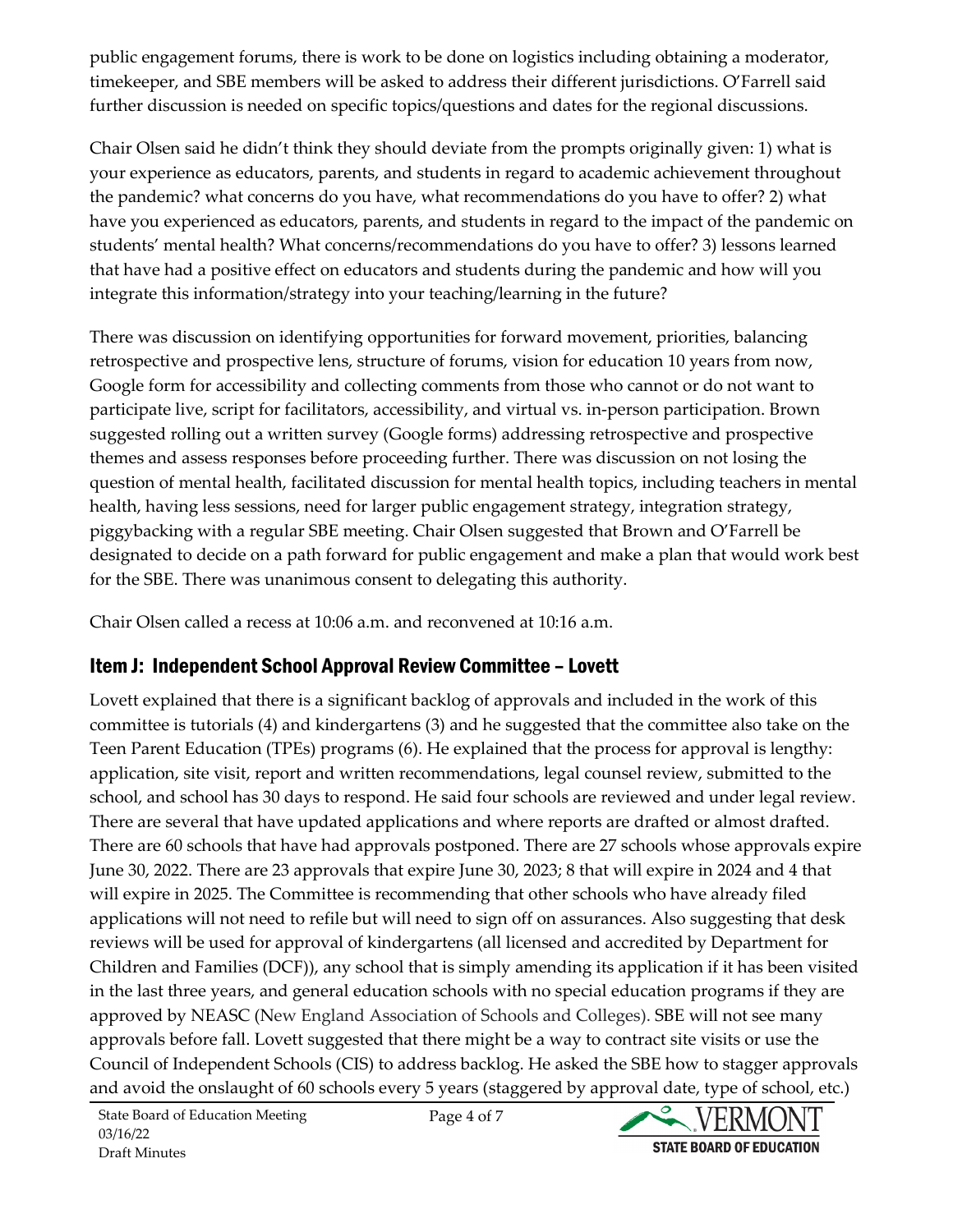The AOE will provide a list of schools proposed for desk review and a draft of assurances that schools will be asked to sign (those amending an existing application) and there will be a communication plan for how approvals will be addressed going forward.

Chair Olsen offered that the tutorials, TPEs, and kindergartens would fall under the jurisdiction of the Committee and that the SBE would proceed on that basis unless there were objections. There were no objections. Chair Olsen suggested that Lovett and his committee work with the AOE and come back to the April SBE meeting with a definitive list of independent school approvals and a rationale for why a site visit would not be required, a proposal for staggered approval and criteria for recommendation. Chair Olsen said he felt strongly that any school that hasn't been approved, needs to follow the new rules; he said they all should receive the same treatment in their approval. There was discussion on criteria for choosing desk or site review, impact on reviews when rules change in 2023, ensuring that independent schools have time to comply with new assurances, approval process will look the same (Rule 2226) whether approved or approved but ineligible for public tuition, public tuition would be a separate question. Chair Olsen asked Lovett and his committee to report back in April on the transition plan for schools currently approved.

#### Item K: Stowe Update - Review and Discuss Attorney General's Opinion

Chair Olsen gave some background on this topic. He spoke about his history with the SBE and in full disclosure said he voted in favor of the final order of Act 46 but had voted in the negative about the Stowe merger. In the past year, Stowe voted to withdraw from its unified district; many months later the other communities in the district ratified that vote. AOE's General Counsel gave an opinion that under current law, there was not a legal path available for Stowe to withdraw. Stowe's attorney, Dina Atwood, [had a different opinion, \(March 2021\).](https://education.vermont.gov/document/edu-state-board-item-k-letter%20from%20Atwood-03-16-22) In December 2021, Stowe petitioners asked to be placed on the SBE agenda. With conflicting legal opinions, independent legal guidance was sought from the Attorney General (AG), specifically related to the legal authority of the SBE. He and Samuelson met with the AG several times and received [an informal opinion from the AG.](https://education.vermont.gov/document/edu-state-board-item%20k-letter%20from%20office%20of%20attorney%20general-03-16-22) It is clear that the SBE does not have the authority to take this up. He clarified that today's discussion is about the legal authority of the SBE and not the substance of the withdrawal issue. He also wanted to give petitioners a chance to address the SBE.

Brochhausen introduced himself as a Stowe resident who was involved with Act 46 and the school board. Regarding Act 46, he and his board relied on guidance from AOE and the Vermont School Boards Association (VSBA) and worked hard on the Alternative Governance Structure (AGS) to make sure that Education Quality Standards (EQS) were addressed but these were twice rejected by the SBE. He explained the construction of Lamoille South Unified Union (LSUU) and the creation of articles of agreement, which were agreed upon. He noted that London's research didn't examine the LSUU articles of agreement. He quoted [Article 14 on page 11 of LSUUSD articles of agreement.](https://education.vermont.gov/documents/act46-sbe-default-articles-lamoille-south-uusd) He believes that AOE utilized education attorneys to draft the articles, and that London might have a different perspective on what was provided by the AOE as it seems to conflict with §724. He said if the AOE misrepresented the articles of agreement, that is not the problem of Stowe, Morrisville, and Elmore, who followed the laws. He expressed concern over the lack of disclosure over AGS being the only option. As the laws are currently written, Stowe could have voluntarily merged, taken the incentive, and then voted to separate, but the town was not advised of that. He finds it unbelievable that the legislature would intend these nuances in law to be an obstruction to the SBE hearing his

Page 5 of 7

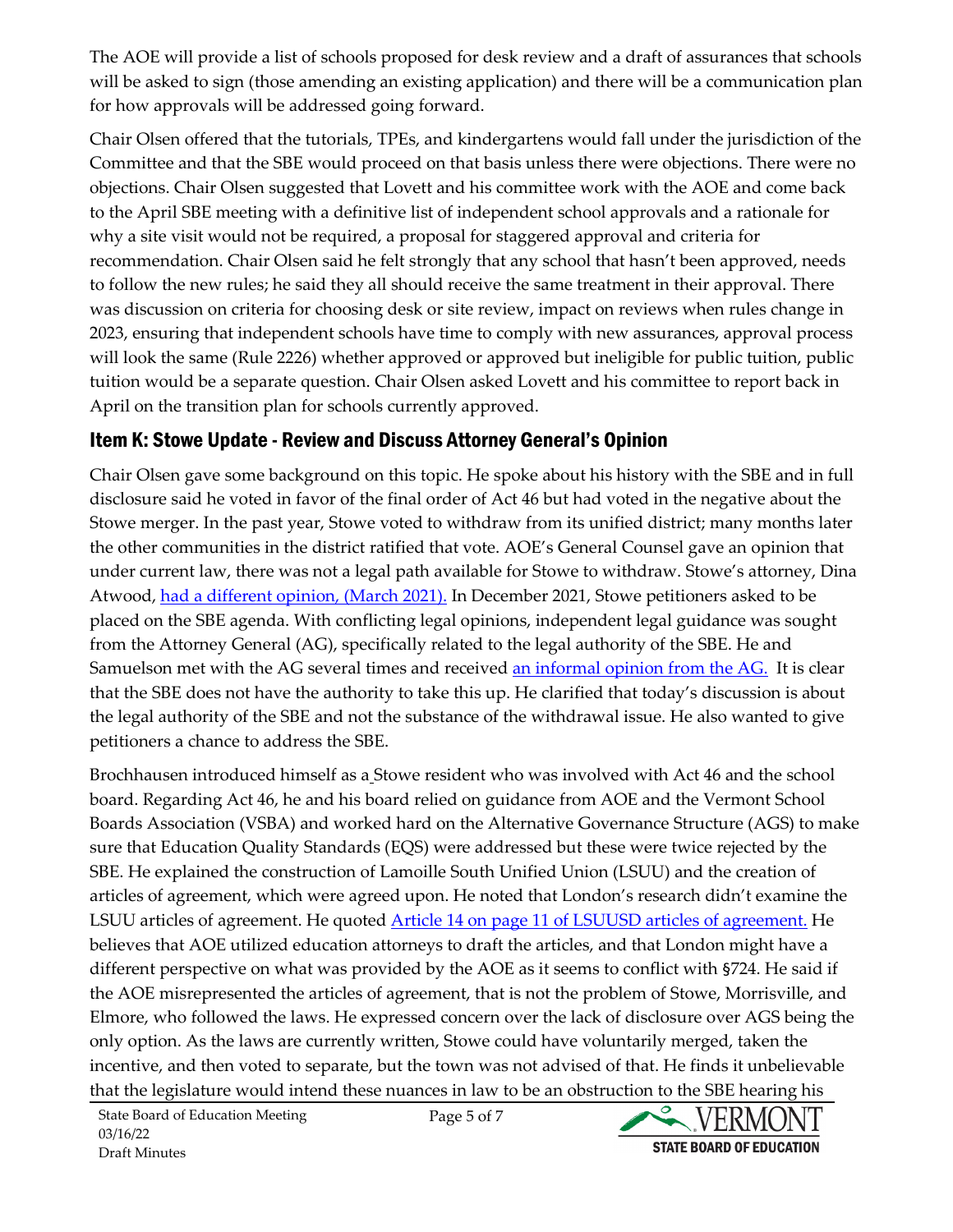proposal. He said merged districts are failing students and taxpayers. He said he thinks the legislative intent is to charge the SBE with the responsibility that communities having the best possible plan in place and for this Board to correct any past mistakes.

Chair Olsen noted that  $H.727$  includes a specific provision that addresses challenges and provides a path forward. The SBE is supportive of the intent of this bill and provision that address the concerns identified by Stowe.

Bland introduced himself as an attorney that has worked in Vermont for 30 years and also served on Stowe school board for 6 years. He said that Simmons' and London's opinions rely on different rationales, it appears that the SBE does not have jurisdiction. He said neither opinion addressed that to deny Stowe's request for a withdrawal after a vote and ratification is discriminatory. He provided [his own opinion](https://education.vermont.gov/document/edu-state-board-item-k-opinion%20letter%20from%20former%20stowe%20school%20board%20directors-03-16-22) but said he would not address that again. He made two points: 1) we have been treated differently by the SBE, and a lot of time has gone by and until this Board grants our request for a hearing on the substantive basis of the withdrawal, the request is denied and 2) it is not just the opinions of Simmons and London, it is how this Board has interpreted and applied the law as a quasijudicial body. How the SBE has treated Ripton, Readsboro, Westminster and Lincoln and their decision to not grant Stowe's request for a hearing and a withdrawal, is not fair or equal. He asked the SBE if Stowe has been treated fairly and equally or differently.

Chair Olsen stated that he is responsible for the SBE's agenda and that criticism around agenda setting and timing should be addressed to him and not the rest of the SBE.

There was discussion on legal opinions, [Title 16, Chapter 11, §721 and §724,](https://legislature.vermont.gov/statutes/fullchapter/16/011) legislature's awareness of issues, frustration on both sides of this issue,  $H.727$  (re: Stowe, see Sec. 5 page 154), and timeline for this issue.

Brochhausen advised the SBE that 1) the voters who voted for the articles of agreement had no way to understand that there was more behind §724 and 2) Morristown and Elmore pick up 55% of Stowe's capital improvements and that will happen in the next few months and that bond will likely fail and it will be difficult to have these three communities work in harmony.

Bland said no offense was intended toward Chair Olsen. He said things change and existing law differs from what is being considered by our legislative body. Despite respectful disagreement with the opinions of Simmons and London, it is important to appreciate that the three communities voted in February 2019 to form the LSUUSD and to suggest that those communities did not vote or that the votes did not count, is fiction.

Chair Olsen concluded that the SBE will wait until the legislative session has concluded to take any action on this topic. He thanked Bland and Brochhausen.

### Item L: Establish Rule 2200 Advisory Commission Pursuant to 16 V.S.A. § 164(1)

Chair Olsen said it was discussed and suggested that an advisory commission of a small group of practitioners from the field be established to get some real-world experience and shape recommendations for Rule 2200. He has reached out to several superintendents. He asked for the SBE to create an Advisory Commission and appointments would follow that action. There was discussion on this being a positive policy move, recognizing the geographical diversity of districts in Vermont, "small" meaning under 10 members, this would be a public body subject to Open Meeting Law